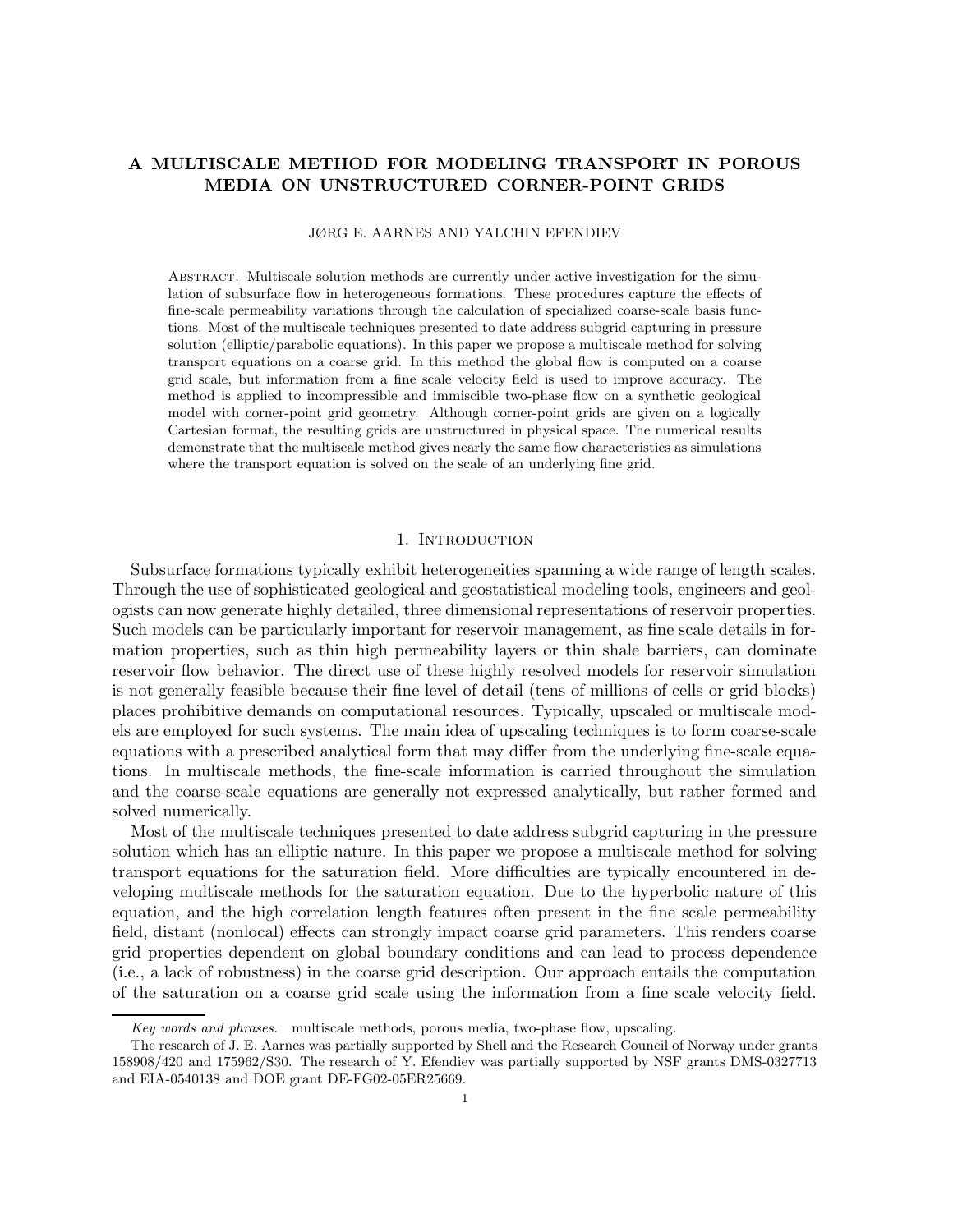The method is based on a finite volume methodology that resolves both coarse scale and fine scale flow patterns. The proposed method is suitable for complex unstructured grids, including general corner-point grids, the industry standard in reservoir modeling and simulation and has some similarities with the multiscale framework developed for nonlinear equations [12], and with pseudo type approaches [15, 8, 16], but there are also important differences. The basic idea behind the current method is to solve first the global flow on a coarse grid, and then to recover a plausible saturation field on an underlying fine grid from the coarse scale solution. The main task in this approach is to determine the map from a coarse grid to a finer subgrid that reflects important fine scale features in the velocity field, and accounts for flow history. Once this map is determined, the proposed coarse grid formulation allows to compute the saturation field on the coarse grid.

The proposed methodology is based on a sequential splitting of the governing equations into an elliptic equation for pressure and velocities, and a hyperbolic (or parabolic) equation that models the phase transport. The elliptic part is solved on a coarse grid with a multiscale mixed finite element method [5, 3]. This method provides high resolution velocity fields at low computational cost. Multiscale finite element methods, as proposed in [13], and their modifications are not new in porous media flow simulations. In previous findings, multiscale finite element methodology has been modified and successfully applied to two-phase flow simulations in [14] and in [9, 5]. Arbogast ([6]) used variational multiscale strategy for capturing the subgrid effects in two-phase flow simulations. We remark that special basis functions in finite element methods have been used earlier in [7].

The paper is organized as follows. In Section 2 we introduce the equations for immiscible and incompressible two-phase flow. In Section 3 we present the multiscale mixed finite element method (MsMFEM) [3] that is used to compute flow velocities. In Section 4 we describe the new multiscale method for solving the transport equation and provide the analysis of the proposed method. Finally, numerical results are presented in Section 5 to demonstrate the performance of the methodology on a corner-point grid model.

#### 2. Mathematical model

We consider immiscible and incompressible two-phase flow without effects from gravity and capillary pressure. The equations are derived from conservation of mass for each phase  $j$ :

$$
\phi \frac{\partial S_j}{\partial t} + \nabla \cdot v_j = q_j,
$$

where the phase velocities  $v_j$  are given by Darcy's law:

$$
v_j = -\lambda_j K \nabla p_j.
$$

Here  $\phi$  is the porosity,  $S_j$  is the j-phase saturation (fraction of the void occupied by phase j) and  $q_j$  is a source (or sink) term. In Darcy's law, K is the permeability tensor,  $p_j$  is the phase pressure and,  $\lambda_j = k_{rj}/\mu_j$ , where  $k_{rj}$  and  $\mu_j$  are the relative permeability and viscosity of phase  $j$  respectively. The relative permeability models the reduced conductivity of a phase due to the presence of other phases, and is assumed to be function of the saturations only.

Let the two phases be oil and water  $(j = 0, w)$ . Since we neglect effects from capillary pressure so that  $\nabla p_o = \nabla p_w$ , we assume  $p_o = p_w = p$ . Then the Darcy equations combined with conservation of mass yields the pressure equation:

$$
v = -\lambda(S_w, S_o)K\nabla p,
$$
  

$$
\nabla \cdot v = q,
$$
 (1)

where  $v = v_w + v_o$ ,  $\lambda = \lambda_w + \lambda_o$ , and  $q = q_w + q_o$ .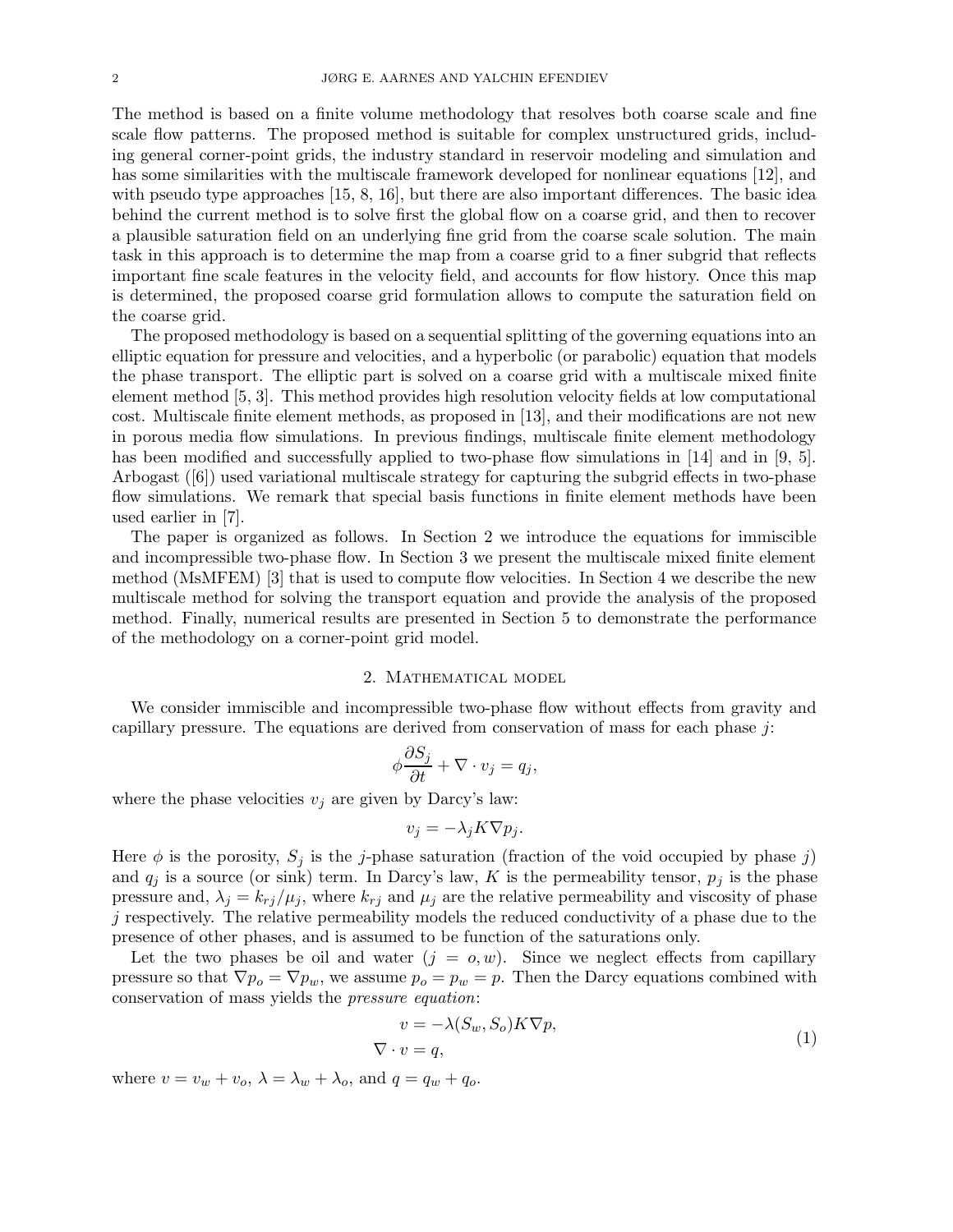If we assume that the two phases occupy the void space completely, i.e., that  $S_w + S_o = 1$ , and introduce the water fractional flow  $f_w(S_w) = \lambda_w(S_w)/\lambda(S_w, 1-S_w)$ , then we may write the conservation equation for water, henceforth called the saturation equation, as follows:

$$
\phi \frac{\partial S_w}{\partial t} + \nabla \cdot (f_w v) = q_w.
$$
\n(2)

The system of equations  $(1)$ – $(2)$  will be solved using a sequential splitting, i.e., the pressure equation is solved at the current time-step using saturation values from the previous time-step. Moreover, for ease of notation, we will henceforth drop the w-subscripts of  $S_w$ .

# 3. A multiscale mixed finite element method for elliptic problems

Let  $\Omega \subset \mathcal{R}^d$ , and denote by n the outward pointing unit normal on  $\partial\Omega$ . In mixed formulations of (1) with no-flow boundary conditions on  $\partial\Omega$ , one seeks  $(v, p) \in H_0^{\text{div}}(\Omega) \times L^2(\Omega)$  such that

$$
\int_{\Omega} v \cdot (\lambda K)^{-1} u \, dx - \int_{\Omega} p \nabla \cdot u \, dx = 0 \qquad \text{for all } u \in H_0^{\text{div}}(\Omega), \tag{3}
$$

$$
\int_{\Omega} l \nabla \cdot v \, dx = \int_{\Omega} q l \, dx \qquad \text{for all } l \in L^{2}(\Omega). \tag{4}
$$

Here  $H_0^{\text{div}}(\Omega) = \{v \in (L^2(\Omega))^d : \nabla \cdot v \in L^2(\Omega) \text{ and } v \cdot n = 0 \text{ on } \partial \Omega\}$ . Note that to determine p one must add an additional constraint such as  $\int_{\Omega} p = 0$ .

In a mixed FEM discretization of (3)–(4), the spaces  $H_0^{\text{div}}(\Omega)$  and  $L^2(\Omega)$  in which we seek the pressure and velocity solutions are replaced by finite dimensional subspaces, say  $U$  and  $V$ , that typically consists of low order piecewise polynomials. In a MsMFEM one attempts to design the approximation space for velocity in such a way that it embodies the impact of subgrid variations in K. The MsMFEM outlined below [3] is a variant of the method introduced by Chen and Hou [9] that, in addition to giving mass conservative velocity fields on the discretization grid (the coarse grid), provides a mass conservative velocity field on an underlying subgrid. This feature allows users to choose grids for flow and transport simulations in a nearly seamless fashion.

To formulate the MsMFEM introduced in [3], let  $\mathcal{T} = \{T_i\}$  be a grid where each grid block T is a connected union of grid cells in an underlying subgrid  $\mathcal{K} = \{K_i\}$ . The grid T will be referred to as the *coarse grid*, and the subgrid K will be referred to as the *fine grid*. Let the approximation space for pressure be the space of piecewise constant functions on  $\mathcal{T}$ , i.e.,

$$
U = \text{span}\{u \in L^2(\Omega) : u|_T \text{ is constant for all } T \in \mathcal{T}\}.
$$

To define the approximation space V for velocity v, denote by  $\Gamma_{ij} = \partial T_i \cap \partial T_j$  the non-degenerate interfaces in the coarse grid. To each interface, we assign a corresponding basis function  $\psi_{ij}$ . This basis function is supported in  $\Omega_{ij} = T_i \cup \Gamma_{ij} \cup T_j$ , and is related to a function  $\phi_{ij}$  through Darcy's law:  $\psi_{ij} = -\lambda K \nabla \phi_{ij}$ . The function  $\phi_{ij}$ , and thus also the basis function  $\psi_{ij}$ , is obtained by solving (numerically) the following local elliptic problem:

$$
\psi_{ij} \cdot n_{ij} = 0 \text{ on } \partial \Omega_{ij}, \quad \nabla \cdot \psi_{ij} = \begin{cases} f_i(x) / \int_{T_i} f_i(x) dx & \text{for } x \in T_i, \\ -f_j(x) / \int_{T_j} f_j(x) dx & \text{for } x \in T_j. \end{cases} \tag{5}
$$

Here  $n_{ij}$  is the outward pointing unit normal on  $\partial\Omega_{ij}$ , and

$$
f_i = \begin{cases} f \text{ if } \int_{T_i} f \, dx \neq 0, \\ \lambda \operatorname{trace}(K) \text{ else.} \end{cases} \tag{6}
$$

The MsMFEM approximation space V for velocity is now the span of the basis functions  $\{\psi_{ij}\}.$ 

The source terms  $\{f_i\}$  are chosen as defined by (6) for the following reasons. First, they produce basis functions that force unit flux across associated coarse grid interfaces, i.e.,  $\int_{\Gamma_{ij}} \psi_{ij}$ .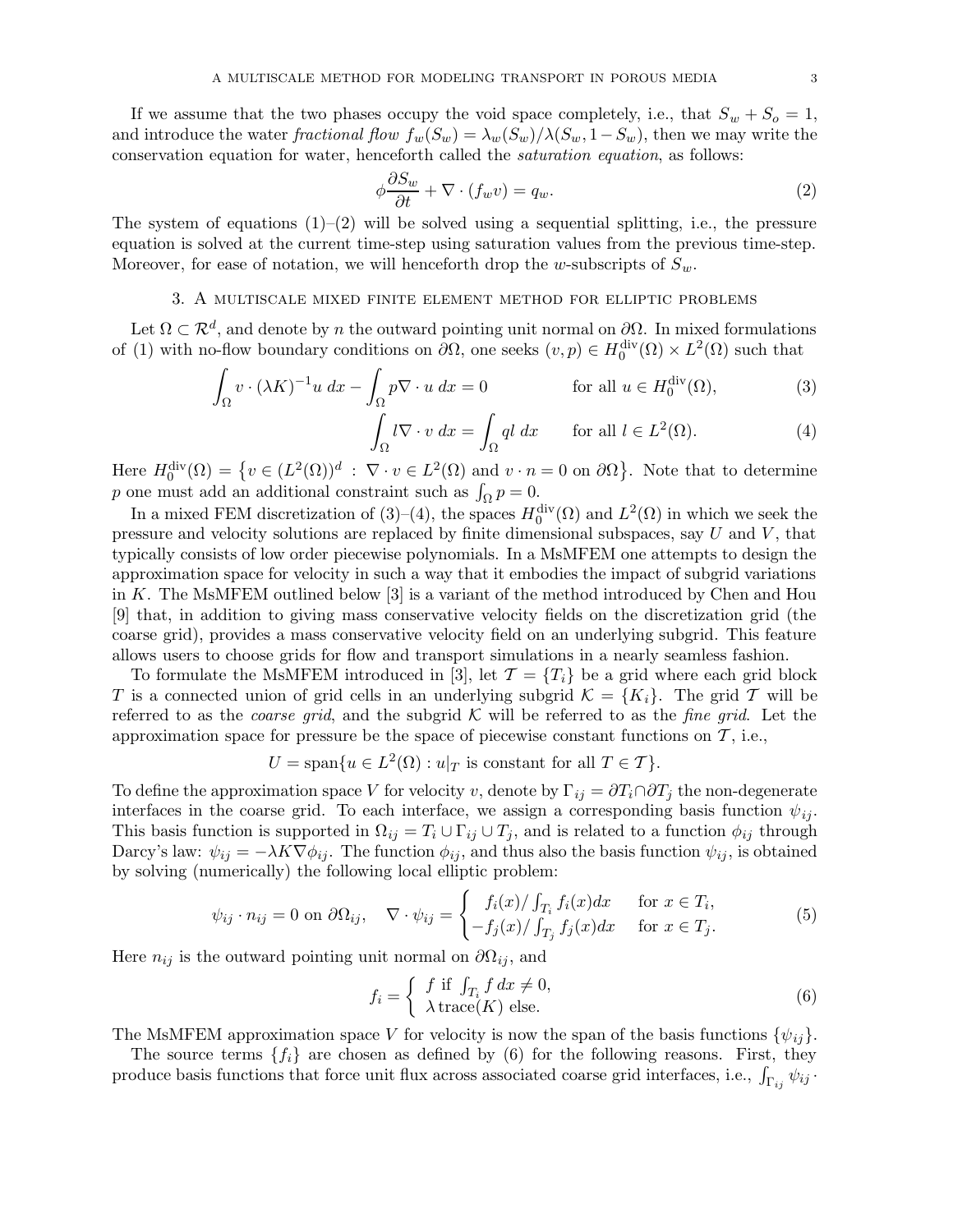$n ds = 1$ , where n is the unit normal to  $\Gamma_{ij}$  pointing into  $T_j$ . This implies that the MsMFEM solution  $\{v_{ij}\}$  for velocity gives the fluxes across the respective coarse grid interfaces. Second, if a conservative method is used to compute basis functions, then the velocity  $v = \sum v_{ij} \psi_{ij}$  conserves mass on the subgrid  $K$ . Third, choosing special source terms in blocks with a source allows the method to model radial flow around point or line sources, such as wells in oil-reservoirs, on the subgrid scale. Finally, by letting  $f_i$  scale according to the permeability as in (6), one can to some extent avoid unnaturally high flow velocities in low-permeable fine grid cells.

The computational complexity of a MsMFEM is not significantly less than the computational complexity of solving the full problem on the fine grid with a (very) efficient linear solver. Note, however, that the most expensive task in a MsMFEM, the computation of the basis functions is perfectly parallel computation since each basis function  $\psi_{ij}$  can be computed independently. Another advantage for the purpose of running two-phase flow simulations, for which the pressure equation (1) needs to be solved multiple times due to dynamic changes in the mobility  $\lambda$ , is that basis functions often need to be recomputed only when flow conditions change significantly. This claim is supported by an analysis of the saturation dependence in the pressure solution [11]. Here it is shown that when flow conditions do not change, the time varying velocity field is strongly influenced by the initial velocity field. The computation of basis functions then becomes part of a preprocessing step, and MsMFEMs become analogous to single-phase flow upscaling methods, see e.g., [10] and references therein. The computational complexity of a MsMFEM is also comparable to the computation cost of single-phase flow upscaling procedures. We should add, however, that numerical experiments show that if saturation profiles exhibit sharp fronts, then a slight improvement in accuracy can be obtained by regenerating basis functions in regions where the saturation has changed substantially since the previous time-step [5]. Similar observations was made by Jenny et al. [14] for the multiscale finite volume method.

# 4. A multiscale method for hyperbolic transport equations

The key idea behind the multiscale method that we propose here is to use information from a velocity field with subgrid resolution to improve accuracy of flow simulations on coarse grids. To give an outline of the algorithm, denote, as in Section 3, the coarse grid by  $\mathcal{T} = \{T_i\}$  and an underlying fine grid by  $\mathcal{K} = \{K_i\}$ . Although we employ the same notation as in Section 3, the grids used here need not coincide with the coarse and fine grids for the MsMFEM. However, we assume that the MsMFEM provides fluxes across all fine grid interfaces  $\{\gamma_{kl} = \partial K_k \cap \partial K_l\}.$ 

The basic algorithm for the proposed multiscale method reads as follows:

For each  $T_i \in \mathcal{T}$ , compute

$$
\bar{S}_i^{n+1} = \bar{S}_i^n + \frac{\triangle t}{\int_{T_i} \phi \, dx} \left[ \int_{T_i} q_w(S^n) \, dx - \sum_{\gamma_{kl} \subset \partial T_i} V_{kl}(S^n) \right],\tag{7}
$$

and set  $S^{n+1}|_{T_i} = I_{T_i}(\bar{S}_i^{n+1}).$ 

Here  $\triangle t$  denotes the time-step,  $\bar{S}_i^n$  the net saturation in T at time  $t = t_n$ , and

$$
V_{kl}(S) = \max\{v_{kl}f_w(S_i), -v_{kl}f_w(S_j)\},\,
$$

where  $v_{kl}$  is the Darcy flux across the corresponding *fine grid* interface  $\gamma_{kl}$  that we get from the MsMFEM. Thus,  $V_{kl}$  is the standard upstream flux function with respect to  $\gamma_{kl}$ . The operators  $\{I_T : T \in \mathcal{T}\}\$  map each grid block saturation onto plausible fine grid saturation fields inside the respective blocks. Thus, for each time-step, we update first coarse grid-block saturation values, and then map the coarse grid saturation field onto a plausible fine-grid saturation field.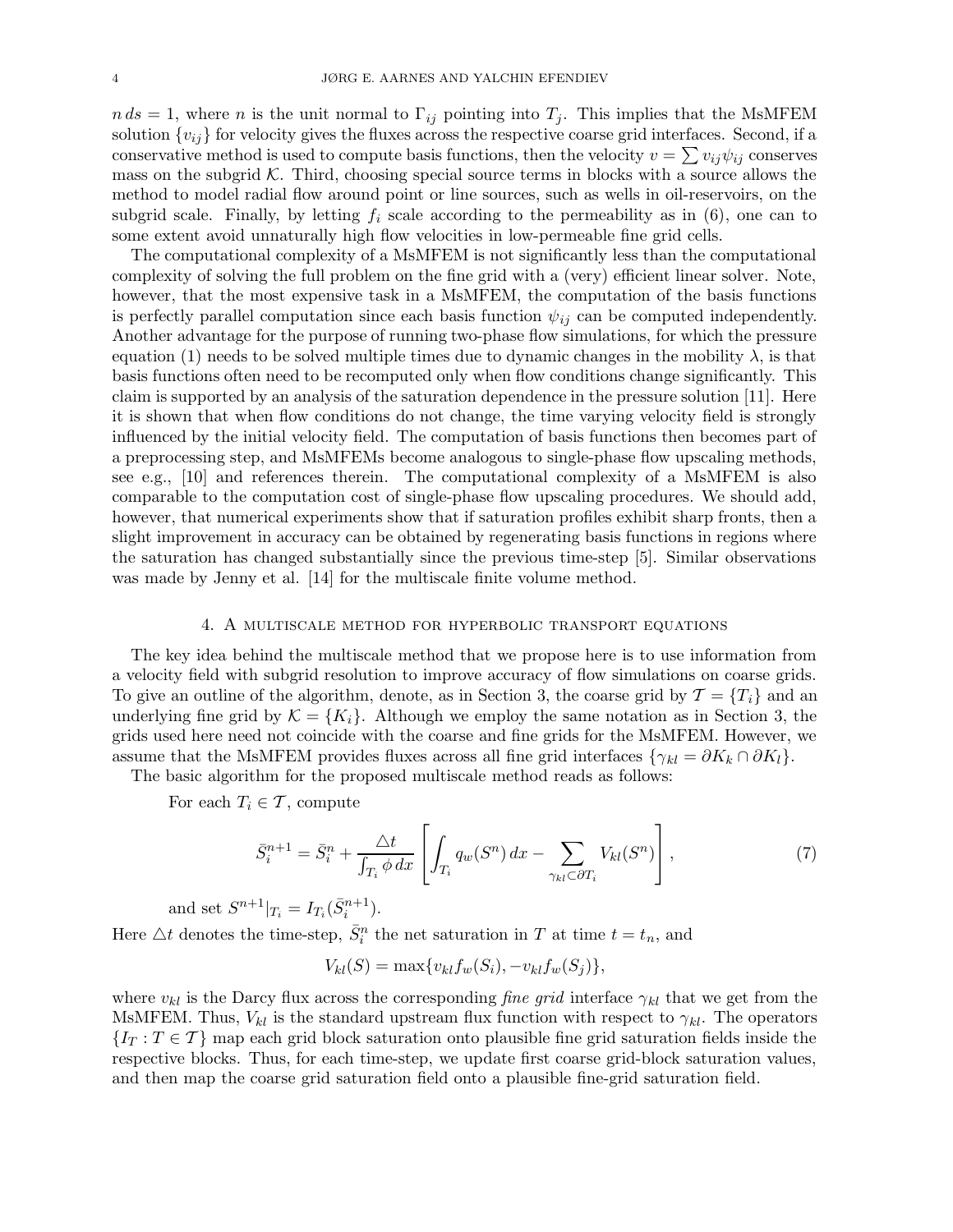Observe that in (7) the flux across  $\partial T$  is evaluated by summing fluxes across the fine grid interfaces  $\gamma_{kl} \subset \partial T$ . Thus, rather than using flux functions that model the total flux across coarse grid interfaces as functions of the net saturation in the upstream block, we evaluate the term  $f_wv$  in (2) on the scale of the fine grid. This requires that we have fine grid saturation values in all cells adjacent to grid block boundaries. The coarse-to-fine grid interpolation operators  $\{I_T\}$ are therefore not just tools to get better resolution, they also help to improve global accuracy of the multiscale method by providing a better approximation to flow across coarse grid interfaces. Indeed, without the interpolation operators, the flow across the coarse grid interfaces would have to be computed on the basis of the net grid block saturations only. This will cause loss of accuracy unless proper pseudo-functions [15, 16, 8] are used.

4.1. The coarse-to-fine grid interpolation operators. In the following we attempt to construct operators that map each coarse grid saturation field onto a fine scale saturation profile that is close to the corresponding profile that one would get by solving saturation equation on the global fine grid. The basic idea is to approximate the fine grid saturation in  $T_i$  as a linear combination two basis functions  $\Phi_i^k$  and  $\Phi_i^{k+1}$  with  $\int_{T_i} \Phi_i^k \phi \, dx \leq \bar{S}_i^n \int_{T_i} \phi \, dx < \int_{T_i} \Phi_i^{k+1} \phi \, dx$ :

$$
I_{T_i}(\bar{S}_i^n) = \omega \Phi_i^k + (1 - \omega) \Phi_i^{k+1}.
$$
\n(8)

The basis functions  $\Phi_i^k = \chi_i(x, \tau_k)$  represent snapshots of the solution of the following equation:

$$
\phi \frac{\partial \chi_i}{\partial t} + \nabla \cdot (f_w(\chi_i)v) = q_w \quad \text{in } T_i.
$$
\n(9)

That is, each basis function is the solution of the local problem (9) at a particular time instant  $\tau_k$ . Note that  $\tau$  here refers to time for the temporal evolution of  $\chi_i$ , and not related to the time t for for the temporal evolution of the global solution  $S$ , i.e., k is not related to n.

The parameter  $\omega$  in the interpolation (8) is chosen such that the interpolation preserves mass, i.e., such that

$$
\int_{T_i} I_{T_i}(\bar{S}_i^n) \phi \, dx = \bar{S}_i^n \int_{T_i} \phi \, dx.
$$

To minimize the interpolation error it is important that the the basis functions span the range of saturation values with nearly equidistant interpolation points, i.e., the values

$$
\frac{1}{\int_{T_i} \phi \, dx} \int_{T_i} \Phi_i^k \phi \, dx
$$

should be approximately uniformly distributed in the interval  $[0, 1]$ . The "snapshots" that define the multiscale basis functions are therefore selected to satisfy this criteria.

Finally, for the local problem (9) to be well-defined, we need to specify initial conditions and boundary conditions, and provide a possibly time-varying velocity field in  $T_i$ . We assume below that the local equations (9) are solved using an upstream-weighted finite volume method. Thus, we need only specify boundary conditions on the inflow boundaries  $\Gamma_T^{\text{in}} = \{\gamma_{jl} \subset \partial T : K_l \subset$  $T, v_{il} < 0$ .

Conceptually it is possible to reconstruct a fine grid saturation profile provided that we know what the velocity field will be during the simulation, and know the correct initial and boundary conditions. However, we do not know a priori what the velocity will be, nor what boundary conditions to impose. Assumptions must therefore be made to approximate how the velocity and saturation evolve.

We describe first a *local approach* that was introduced in [1] in which no knowledge of what happens in "real-time" is required. This approach assumes that global boundary conditions for the pressure equation (1) are not changed, and that the source term  $q$  is fixed. Hence, in this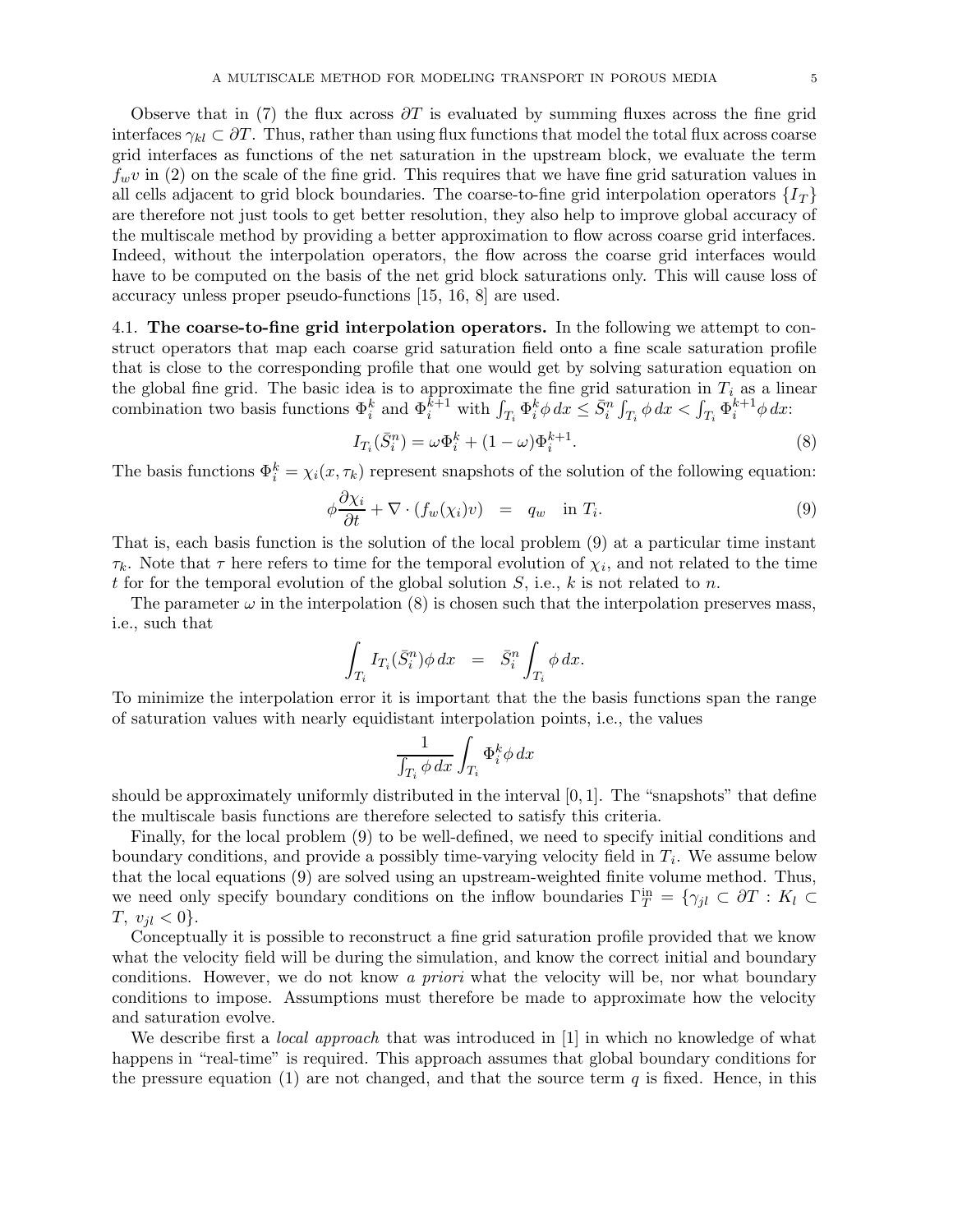approach we assume that the velocity changes only due to variations in the total mobility  $\lambda$ . This implies that flow patterns will generally not change significantly from one time step to the next. One can therefore use the velocity field  $v$  obtained by solving the pressure equation (1) at initial time to estimate how the saturation profile will evolve locally. In the multiscale formulation introduced in [1] we construct the saturation basis functions (9) using  $v = v(x,t_0)|_T$ and  $f_w = 1$  on  $\Gamma_T^{\text{in}}$ .

Next, we introduce a new *global approach* that is capable of accounting for significant changes in flow conditions during simulation. To this end we need to build more information about the global problem into the local equations. In particular, in order to allow the velocity  $v$  in (9) to be updated whenever global flow conditions change, the time-scale in the local problems has to be the same as for the global problem (2). One option is to solve the local problems "simultaneously", and use solutions in neighboring grid-blocks at the previous time-step to impose boundary conditions. Thus, in this approach the basis functions  $\Phi_i^k$  are sampled locally from solutions obtained using the following domain decomposition algorithm:

For each  $T \in \mathcal{T}$ , do

$$
S_i^{n+1} = S_i^n + \frac{\Delta t}{\int_{K_i} \phi \, dx} \left[ \int_{K_i} q_w(S^{n+1}) \, dx - \sum_{j \neq i} V_{ij}^* \right] \quad \forall K_i \subset T,
$$
\n
$$
(10)
$$

where

$$
V_{ij}^* = \begin{cases} V_{ij}(S^n) & \text{if } \gamma_{ij} \subset \Gamma_T^{\text{in}}(t_n), \\ V_{ij}(S^{n+1}) & \text{otherwise.} \end{cases}
$$

Although the global approach is not significantly less computational expensive than a full simulation on the fine grid, there are reasons why this approach could still be justified. Clearly, the domain decomposition method (DDM) is easily parallelizable, and have reduced memory requirements. This can help accelerate simulations, and solve very large problems, also on singleprocessor computers. However, a drawback with the DDM is that it gives mass balance errors. By using the multiscale algorithm with interpolation operators generated using the DDM, one eliminates mass balance errors while preserving the main flow trends on the fine grid. The multiscale algorithm with basis functions generated using the DDM can therefore be viewed as a way of correcting solutions obtained with the DDM for mass balance errors.

For applications to reservoir simulation, there are other important reasons why the global approach may be preferred to the local approach. First, flow conditions in real reservoirs change frequently due to frequent changes in well-rates and well configurations. The cost of regenerating the local saturation basis functions each time flow conditions change could therefore easily exceed the cost of running a full simulation with the DDM. Second, to account for uncertainty in geostatistical reservoir models, it is common to run simulations on multiple realizations of the reservoir. These simulations are performed with the same injection-production history, only the geostatistics are changed. Hence, if the permeability changes in a way that does not alter flow patterns significantly, then saturation basis functions obtained for one realization could be used to run coarse grid simulations on other realizations at low computational cost. Finally, the computational cost of the multiscale algorithms can be efficiently reduced if it is combined with an adaptive strategy that uses multiscale basis functions only where fine grid information is important. This issue was explored for the local approach in [1].

4.2. Analysis. Next, we present the analysis of the proposed approach. The analysis is based on some of the estimates derived in [1]. The first step of the analysis is to separate the error that stems from the coarse grid equation (7) from the error that stems from the interpolation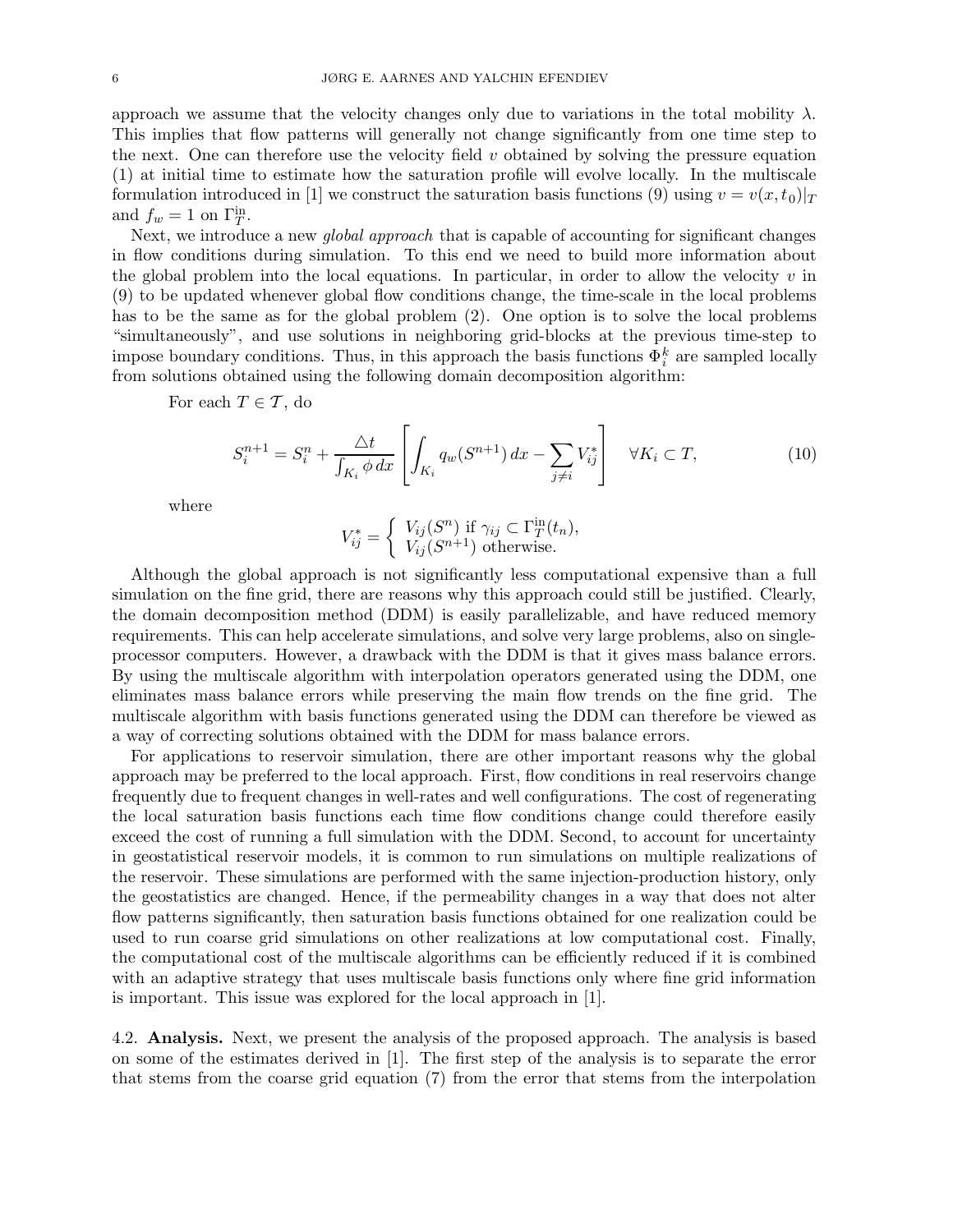of the coarse-grid saturation field onto a fine-grid saturation field. Denote

$$
\overline{S}^n = \frac{1}{|T|} \int_T S^n dx,
$$

where  $S^n = S(x, t_n)$  is the fine scale saturation field at time  $t = t_n$ , and denote by  $S_h^n$  the corresponding saturation field obtained using the proposed multiscale technique. In the rest of the analysis, we will assume that the velocity field used in (9) is exact, i.e. that  $v = v(x, S(x, t_0))$ at all times  $t > 0$ , and neglect the source terms.

We will present the analysis for a generic coarse grid block, and thus ignore the index of a coarse grid block. Denote

$$
F(S) = -\frac{1}{\int_T \phi(x)dx} \int_{\partial T} f_w(S)(v \cdot n)ds.
$$

Then  $(7)$  in each T can be written as

$$
\bar{S}_h^{n+1} = \bar{S}_h^n + \Delta t F(I(\bar{S}_h^n)) + o(\Delta t). \tag{11}
$$

For simplicity, the remainder is denoted by  $o(\Delta t)$ . Note that this error is due to temporal (backward Euler) discretization. If the average saturation is a smooth function with respect to time then the remainder is  $O((\Delta t)^2)$ .

The equation for average of fine-scale saturation can be obtained by averaging the fine-scale equation:

$$
\bar{S}^{n+1} = \bar{S}^n + \Delta t F(S^n) + o(\Delta t). \tag{12}
$$

Our objective is to estimate the error  $\delta^{n+1} = \bar{S}^{n+1} - \bar{S}^{n+1}_h$ . From (11) and (12), we have

$$
\delta^{n+1} - \delta^n = F(S^n)\Delta t - F(I(\overline{S}_h^n))\Delta t + o(\Delta t)
$$

$$
= [F(S^n) - F(I(\overline{S}^n))] \Delta t + [F(I(\overline{S}^n)) - F(I(\overline{S}_h^n))] \Delta t + o(\Delta t).
$$

In [1] we showed for the local approach that

$$
|\delta^n| \leq o(\Delta t) + \Delta t \sum_{k=0}^{n-1} (1 + C\Delta t)^k |F(S^{n-k}) - F(I(\overline{S}^{n-k}))|
$$
  

$$
\leq o(\Delta t) + \left[ \frac{e^{C(n\Delta t)} - 1}{C} \right] \left[ \max_{1 \leq i \leq n} |F(S^i) - F(I(\overline{S}^i))| \right].
$$

This result is valid in the regions away from sharp interfaces because the proof assumes that  $F(I(\overline{S}))$  is a smooth function of  $\overline{S}$  which does not hold, in general, in the regions of sharp interfaces.

In [1], an estimate for  $\delta^n$  is presented when the inlet boundary conditions for the saturation is chosen *apriori*. The typical inlet boundary conditions are  $S_{in} = 1$  at the inlet, as it was mentioned earlier, or the use of single-phase flow information based on time of flight function. The latter is motivated by an analysis which shows that  $S$  is a smooth function of time of flight. The analysis reveals two type of errors; (1) errors due to the variations of the saturation along the inlet boundaries (2) errors due to the evolution of the saturation along each streamline.

In the global approach, the saturation values at previous (coarse) time step is used to impose inlet boundary conditions for (9). This approach will therefore generally give more accurate solutions than the previously proposed local approach where *apriori* inlet boundary conditions are imposed for the saturation. However, because the saturation basis functions are sampled from the solution obtained with (10) where the inlet boundary conditions on the boundary of each coarse grid block are not changed during the time interval corresponding to a coarse time step, the proposed approach introduces errors. Moreover, if the velocity differs from the velocity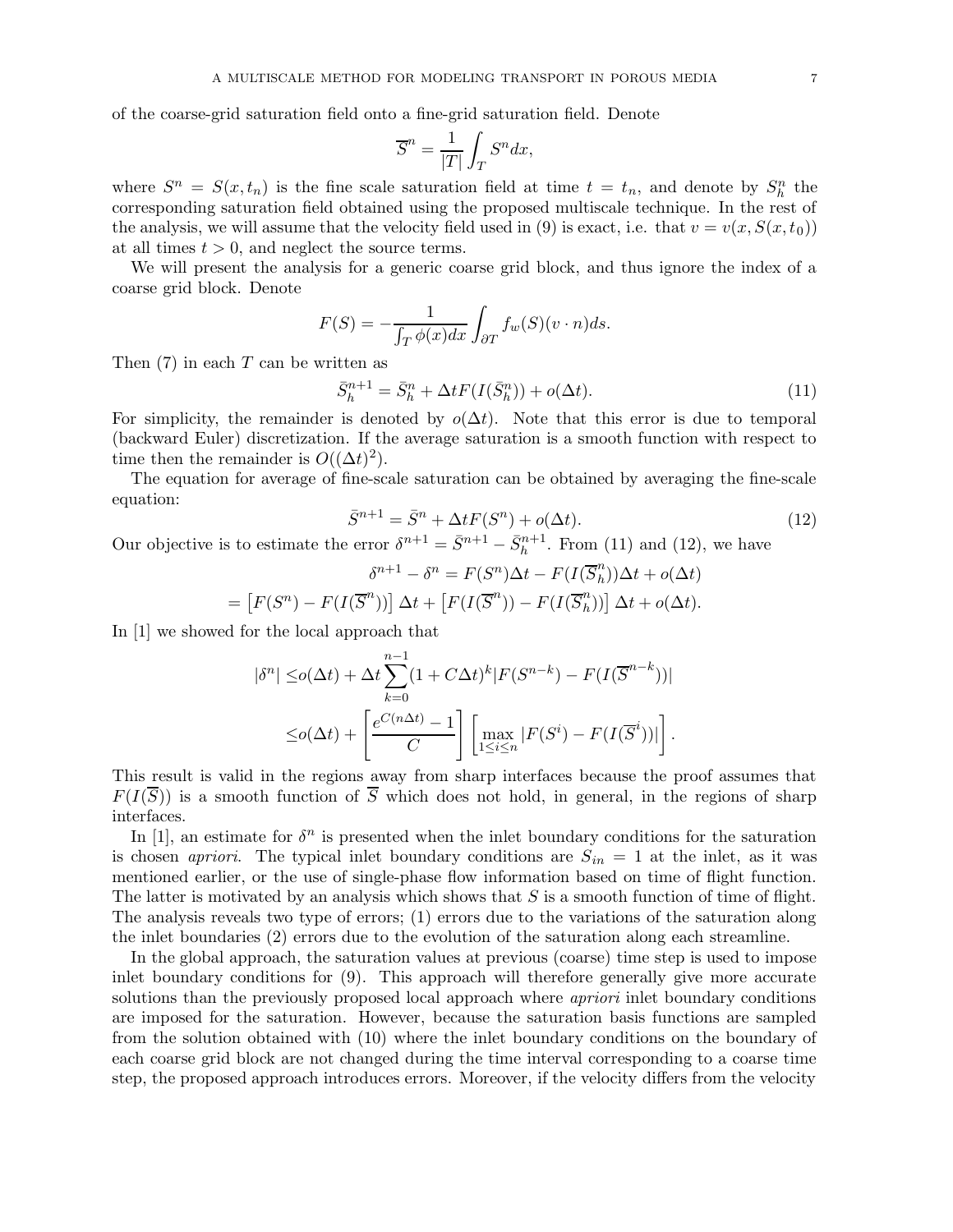in the initial DDM simulation from which the saturation basis functions are sampled, e.g., if the permeability field has been perturbed as part of an history matching loop, then an additional error occurs. We discuss now briefly the nature and influence of these errors.

First, to understand the error due the fact that the DDM employs static inlet boundary conditions for the duration of each coarse time step, we consider the saturation equation on time of flight coordinates given by (assume for simplicity  $\phi = 1$ )

$$
v\cdot\nabla\tau=1.
$$

Then, the saturation equation along each streamline becomes

$$
\frac{\partial S}{\partial t} + \frac{\partial f(S)}{\partial \tau} = 0.
$$

If the velocity variation over the coarse time interval  $[t, t + \Delta t]$  is small, then the error due to unchanged value of the saturation at the inlet boundary can be estimated by maximum change of  $|S(\tau,t + \Delta t) - S(\tau,t)|$ . Because this term reflects the saturation change in  $[t, t + \Delta t]$  (which is  $\Delta t \int_{\partial T} f(S)(v \cdot n) ds$ ) it is  $o(\Delta t)$ . Thus, imposing the saturation value at previous coarse time step, introduces an error of order  $o(\Delta t)$  along each streamline. Consequently, the variation of the saturation along the inlet is of order  $o(\Delta t)$  and it is consistent with the reference fine-scale saturation distribution at the inlet. From here, we obtain that the saturation error at the inlet boundaries is small, and consequently,  $\delta^n$  is small.

Next, we discuss the error due to velocity change. In the proposed approach, the velocity change occurs due to mobility (total permeability) changes in multi-phase flows. These changes will generally not alter flow patterns (streamlines) substantially. Permeability changes that do not significantly alter streamlines also occur during certain history matching approaches. If the permeability is modified so that the large scale flow patterns resemble closely the flow patterns in the initial DDM simulation, then the corresponding multiscale basis functions for the saturation can be applied. The reason why the streamlines are not significantly changed is that flow patterns are often dominated by source and sink (well) configurations, and that a simple scaling of the permeability does not alter the streamlines, it only rescales the velocity along the streamlines. Hence, when the source and sink configuration is not changed, and the permeability field is perturbed in a way that retains the dominating large scale heterogeneity structures, then the fine-scale velocity field will basically be re-scaled by a coarse-scale time dependent function. Because the interpolation operators are invariant with respect to re-scaling of the velocity field (cf. [1]), the saturation solution error caused by a small perturbation of the velocity field will be small in general. This observation is supported by the numerical results in the next section.

The errors due to small perturbations of streamlines can be analyzed by introducing an additional time of flight function for perturbed streamlines and estimating the difference between the saturation fields via the difference of time of flights. We have performed similar analysis in [2] for estimating the error due to adaptive coarsening and omit this discussion here.

The above argument does not hold for the regions of sharp interfaces. If a sharp interface passes through several coarse blocks during  $[t, t + \Delta t]$ , then the  $L_{\infty}$  error in the saturation will be of order  $O(1)$  due to the error in the location of sharp interface. The error will result in a saturation error in  $L_1$  norm of order of coarse mesh size. Sharp interfaces may, however, be tracked separately using an adaptivity criteria [1].

### 5. Numerical results

In the current section we test the proposed methodology on a synthetic reservoir with cornerpoint grid geometry. The corner-point grid has vertical pillars, as shown in Figure 1, 100 layers,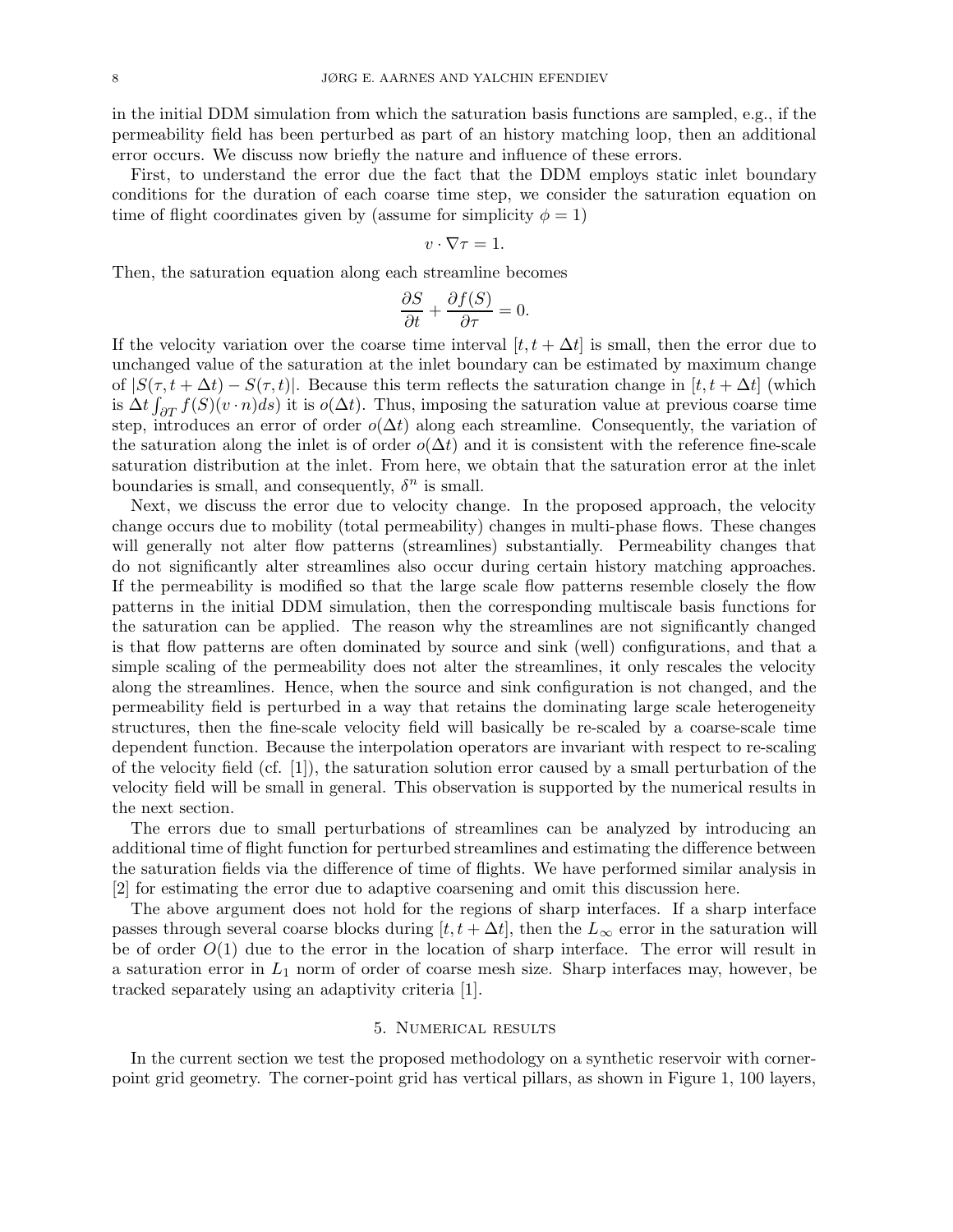

Figure 1. A corner-point model with vertical pillars and 100 layers. To the right is a plot of the permeability field on a logarithmic scale. The model is generated with  $\text{SBED}^{TM}$ , and is courtesy of Alf B. Rustad at STATOIL.

and 29629 active cells (cells with positive volume). The permeability ranges from 0.1 mD to 1.7 D, the porosity is assumed to be constant, and the water and oil mobilities are defined by

$$
\lambda_w(S) = \frac{S^2}{\mu_w} \quad \text{and} \quad \lambda_o(S) = \frac{(1 - S)^2}{\mu_o},\tag{13}
$$

where we assume that the oil and water viscosities are equal:  $\mu_w = \mu_o = 0.003$  cp.

The coarse grid (for both the MsMFEM and the multiscale method for transport) is constructed by subdividing the corner-point grid, consisting of 30-by-30-by-100 corner point cells, into 6-by-6-by-20 grid blocks with equal number of corner-point cells. Note however that the grid blocks do not contain the same number of active cells. Indeed, some grid blocks are non-active so that the total number of grid blocks is 538. Hence, although the corner-point grid is logically Cartesian, it is unstructured in physical space. However, unlike fully unstructured grids, the logical Cartesian format allows us to coarsen the grid "uniformly" in the logical index space. The use of different coarsening strategies has been explored for the MsMFEM in [4].

The corner-point grid serves as the subgrid for the mutiscale method for transport. The basis functions for the MsMFEM are computed using the lowest-order Raviart-Thomas mixed FEM on a conforming tetrahedral subgrid of the corner-point grid. The tetrahedral grid contains 147344 non-degenerated tetrahedrons. We want to emphasize that although the MsMFEM basis functions are recomputed only if flow conditions change, the pressure equation (1) is solved repeatedly to account for mobility variations.

To measure the overall accuracy of a saturation solution we compute the error in the fineand coarse-grid saturation profiles relative to a reference solution,

$$
e(S, S_{\text{ref}}, t) = \frac{\|\phi S_{\text{ref}}(\cdot, t) - \phi S(\cdot, t)\|_{L^2}}{\|\phi S_{\text{ref}}(\cdot, t) - \phi S_{\text{ref}}(\cdot, 0)\|_{L^2}}.
$$

Here time is measured in pore-volumes injected (PVI), i.e., time measures the fraction of the total accessible pore-volume in  $\Omega$  that has been injected into  $\Omega$ . The reference solution  $S_{\text{ref}}$  is computed using an implicit upstream method on the corner-point grid. Moreover, to see if the multiscale method resolves high flow regions adequately, we compare water-cut curves (fraction of water in the produced fluid) for the solution  $S_{\text{Ms}}$  obtained using the multiscale method with water-cut curves corresponding to the reference solution, and a coarse-grid solution  $S_C$  obtained by solving the saturation equation on the coarse grid with an implicit upstream method.

We consider first a test-case where we inject water water at a fixed rate along a vertical column at one of the corners, and produce at a fixed rate along a vertical column at the opposite corner. For this problem we consider only the local approach to generating saturation basis functions. Figure 2 shows the respective water-cut curves, and how the saturation error evolves during the simulation for  $S_{\text{Ms}}$  and  $S_{\text{C}}$ . The results illustrate that the multiscale method with basis functions generated using the local approach gives a moderate improvement over the coarse grid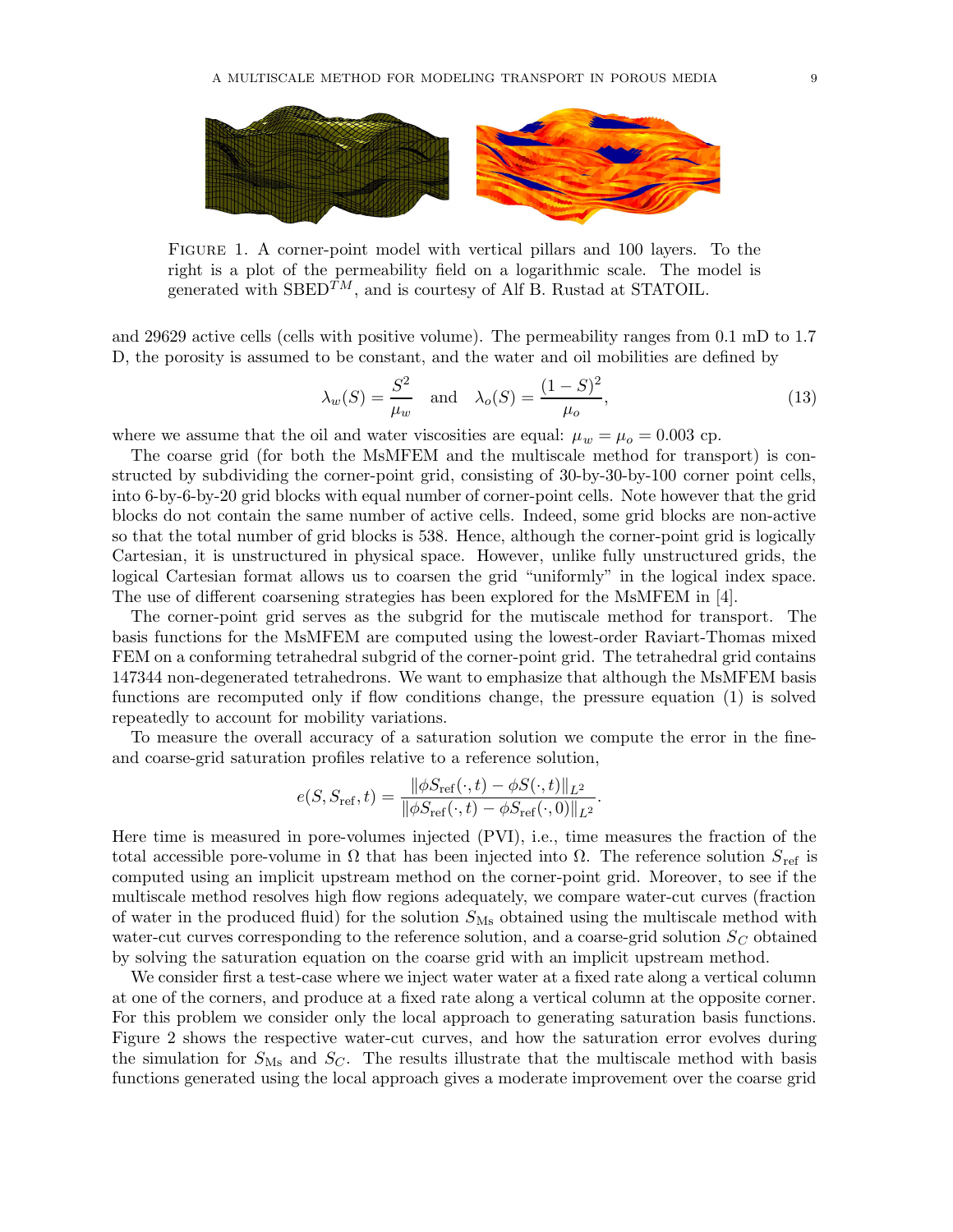

FIGURE 2. Left: water-cut curves for  $S_{\text{ref}}$ ,  $S_{\text{Ms}}$ , and  $S_C$ . Middle:  $e(S_{\text{Ms}}, S_{\text{ref}}, t)$ and  $e(S_C, S_{\text{ref}}, t)$ . Right:  $e(\bar{S}_{\text{Ms}}, \bar{S}_{\text{ref}}, t)$  and  $e(S_C, \bar{S}_{\text{ref}}, t)$ .



Figure 3. Water-cut curves and fine and coarse grid saturation errors for the case with perturbed permeability field, and changed flow conditions at 0.7 PVI.

solution in terms of overall accuracy of the saturation profiles. Both solutions produce water-cut curves that match reasonably well the water-cut curve produced by the reference solution.

Next, we apply the multiscale method with basis functions generated using the global approach on the original model to run a simulation with a perturbed permeability field. The perturbation is performed by multiplying the permeability in each grid cell  $K_i$  cell by  $10^{\delta_i}$ , where  $\delta_i$  is a random value in the interval  $(-2, 2)$ . The perturbed permeability ranges roughly from  $10^{-6}$ to  $10^2$  D. The well locations are changed at 0.7 PVI. That is, if, say, corner 4 is opposite to corner 1, and corner 3 is opposite to corner 2, then we inject at corner 1 and produce at corner 4 for  $t < 0.7$  PVI. For  $t > 0.7$  PVI we inject at corner 2 and produce at corner 3. The results in Figure 3 demonstrate that, although perturbing the data changes the fine-grid saturation solution locally, the multiscale method continues to give better accuracy than the coarse scale solution on both coarse and fine grids, and to provide relatively accurate water-cut curves.

Finally we perform a simulation with the same set-up as above, but now with a high mobility ratio, i.e., with  $\mu_o = 10\mu_w$ . Figure 4 shows that the results obtained for this case are qualitatively similar to the results in Figure 3 that were obtained with  $\mu_o = \mu_w$ . In addition, in Figure 5 we plot the three saturation solutions (reference, multiscale, and coarse grid) at 0.5 PVI, 1 PVI, and 1.5 PVI. Notice the effect of altered well-locations in Figure 4 (b) relative to Figure 4 (a).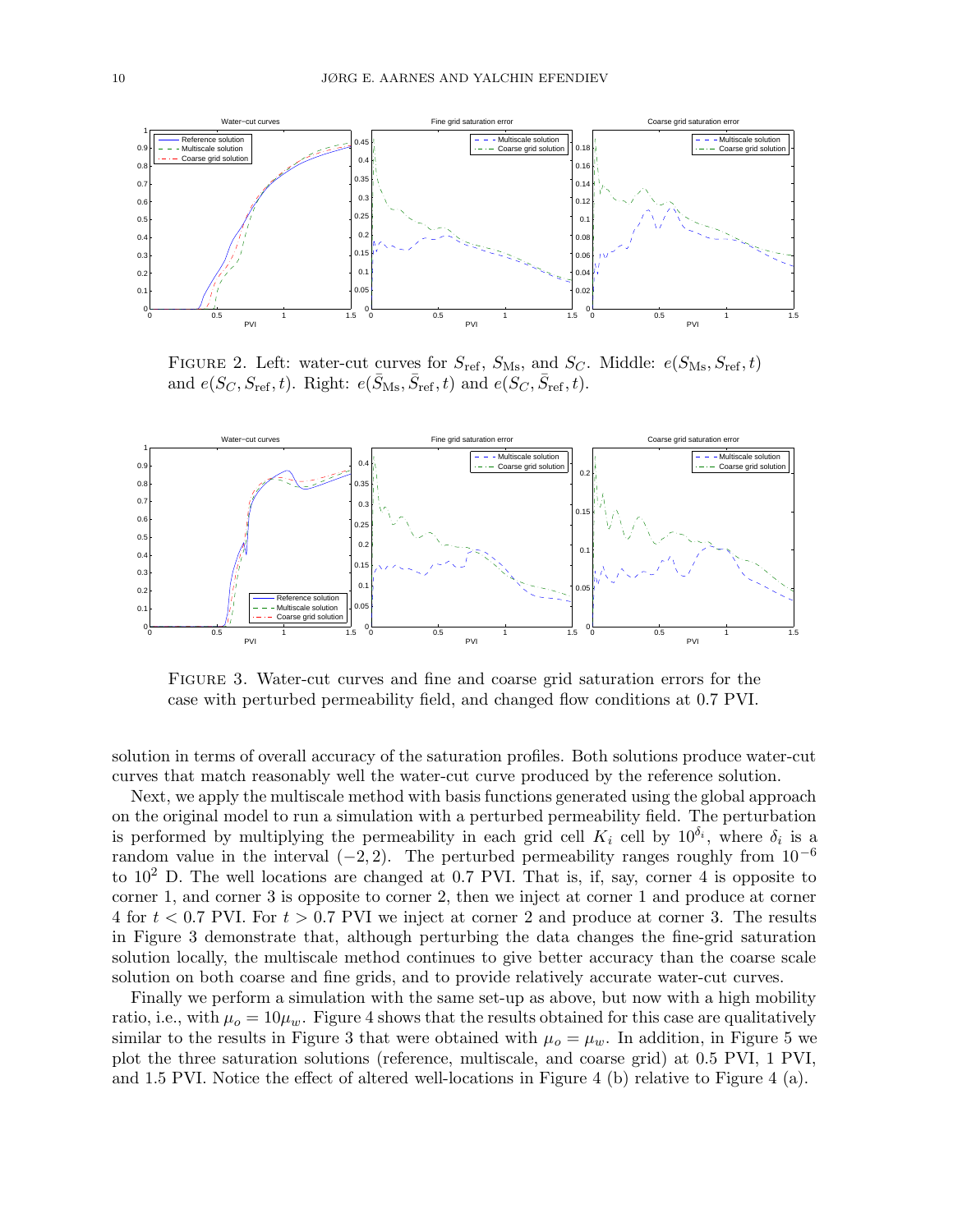

Figure 4. Water-cut curves and fine and coarse grid saturation errors for case with  $\mu_0 = 10\mu_w$ , perturbed permeability field, and changed flow conditions at 0.7 PVI.

#### 6. Concluding remarks

The main purpose of this paper has been to introduce a multiscale method for solving transport equations that arise in models for immiscible two-phase flow in porous media. The basic idea is to use information from a velocity field with subgrid resolution that is obtained using a multiscale mixed finite element method to improve accuracy of flow simulations on coarse grids. The algorithm proceeds in two steps: first the flow is computed on a coarse grid, and then the coarse grid solution is projected onto a finer subgrid. The subgrid solution is used in the coarse grid equations, along with fine grid velocities, to enhance the accuracy of the coarse grid solution. Thus, the construction of pseudo relative permeability functions are avoided, and fine scale structures in the velocity field are treated in a mathematically consistent manner. The methodology has been applied to immiscible and incompressible two-phase flow on a synthetic reservoir model with corner-point grid geometry. The numerical results demonstrate that the multiscale method for the transport provides more accurate solutions than a standard coarse grid solution, and can serve as a more robust alternative to two-phase flow upscaling.

#### **REFERENCES**

- 1. J. E. Aarnes and Y. Efendiev, An adaptive multiscale method for simulation of fluid flow in heterogeneous porous media, Multiscale Model. Simul. 5 (2006), no. 3, 918–939.
- 2. J. E. Aarnes, V. L. Hauge, and Y. Efendiev, Coarsening of three-dimensional structured and unstructured grids for subsurface flow, Submitted to Adv. Water Res. (2006).
- 3. J. E. Aarnes, S. Krogstad, and K.-A. Lie, A hierarchical multiscale method for two-phase flow based upon mixed finite elements and nonuniform coarse grids, Multiscale Model. Simul. 5 (2006), no. 2, 337–363.
- 4. Multiscale mixed/mimetic methods on corner-point grids, Comput. Geosci (to appear).
- 5. J.E. Aarnes, On the use of a mixed multiscale finite element method for greater flexibility and increased speed or improved accuracy in reservoir simulation, Multiscale Model. Simul. 2 (2004), no. 3, 421–439.
- 6. T. Arbogast, Analysis of a two-scale, locally conservative subgrid upscaling for elliptic problems, Siam J. Numer. Anal. 42 (2004), 576–598.
- 7. I. Babuška and E. Osborn, *Generalized finite element methods: Their performance and their relation to mixed* methods, SIAM J. Numer. Anal. 20 (1983), 510–536.
- 8. J.W. Barker and S. Thibeau, A critical review of the use of pseudorelative permeabilities for upscaling, SPE Reservoir Eng. (1997), no. 12, 138–143.
- 9. Z. Chen and T.Y. Hou, A mixed multiscale finite element method for elliptic problems with oscillating coeffi*cients*, Math. Comp. **72** (2003), 541-576.
- 10. M.A. Christie, Upscaling for reservoir simulation, JPT J. Pet. Tech. (1996), no. 48, 1004–1010.